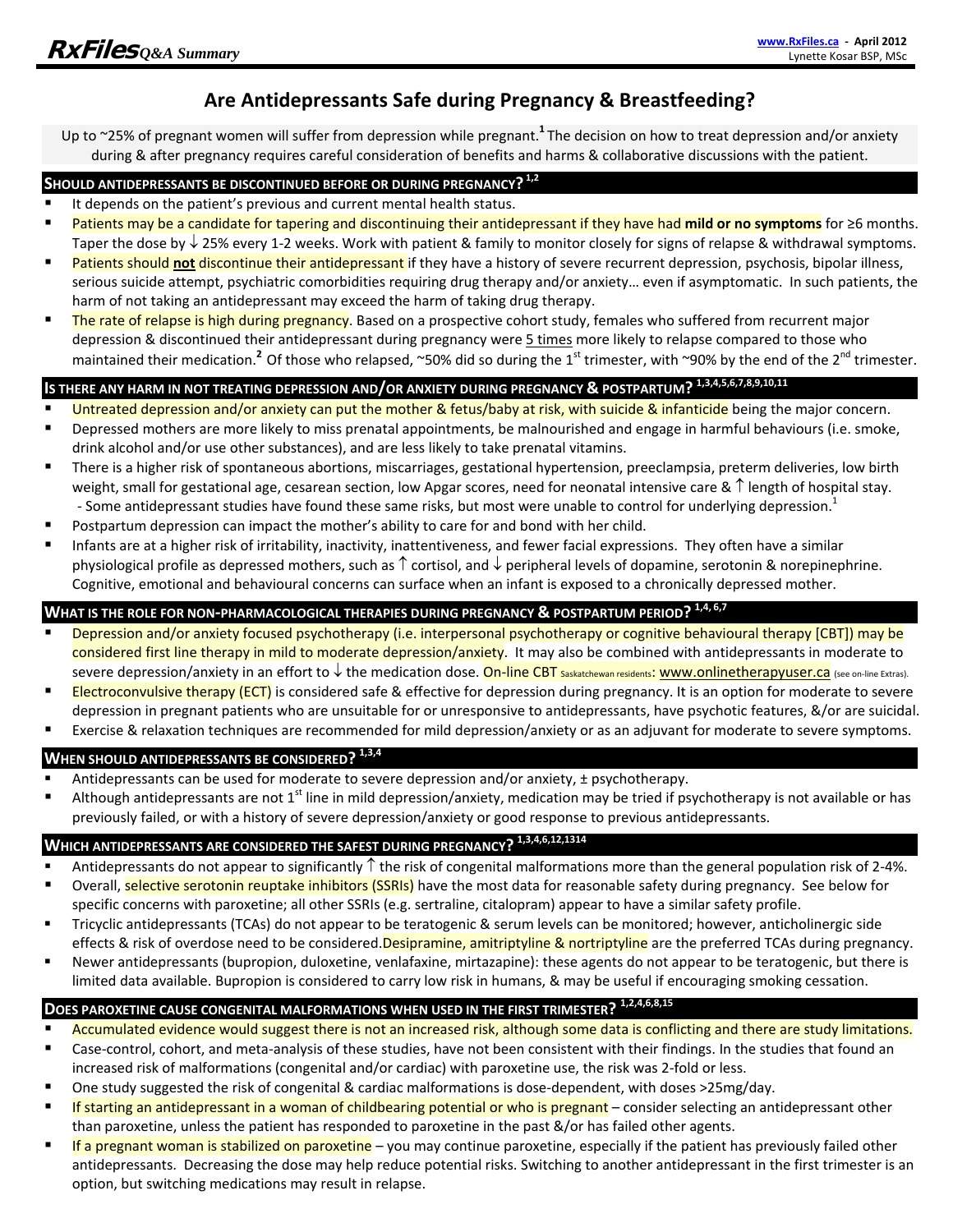## **DO SSRIS CAUSE PERSISTENT PULMONARY HYPERTENSION OF THE NEWBORN? 1,3,8,16,17,18**

- The available data is conflicting and has several limitations. If a true association exists, the risk is very small.
- Persistent pulmonary hypertension of the newborn (PPHN) is a rare but serious complication. There are several causes, including meconium aspiration 40% of cases, smoking, obesity, cesarean section, and preterm delivery, to name a few.
	- ‐ Depression itself has been linked to increased risk of cesarean section and preterm delivery.
	- ‐ It has been questioned if PPHN and antidepressant neonatal behavioural syndrome are linked, but this has yet to be confirmed. ‐ PPHN has not been linked to non‐SSRI antidepressants.
- Six published studies have investigated the potential link between SSRI use during pregnancy and PPHN. Three studies found no association and the remaining three found a 2.4 to 6‐fold increase in risk.
- Limitations of the evidence: studies to date have been case‐control or cohort; two of the trials that found an increased risk used the same database, although the more recent study included additional patients; the severity of PPHN and clinical course were not defined, diagnostic criteria varied and not all confounders were accounted for.
- **If** there is a **2.4 to 6‐fold** increase of PPHN in infants exposed to SSRIs, the **absolute risk** increases the baseline risk of 1‐2 per 1000 (0.1‐0.2%) to 2.4‐12 per 1000 **(0.3‐1.2%)**. There have been no published reports of SSRI induced PPHN resulting in death.

#### **DO ANTIDEPRESSANTS CAUSE NEONATAL BEHAVIOURAL SYNDROME? 1,3,4,7,8,10,19** a.k.a. neonatal adaptation syndrome

- Neonatal behavioural syndrome has been reported in up to 30% of infants exposed to antidepressants near term however it is felt to be clinically observed in <sup>1/</sup><sub>3</sub> of the cases. All antidepressants carry this risk; however, it is usually mild and transient.
- Signs and symptoms include tachypnea, cyanosis, jitteriness, tremors, increased muscle tone, feeding disturbances, irritability, temperature instability, hypoglycemia, and, rarely, seizures.
- Usually presents within hours of birth, is mild and often resolves within two weeks.
- It is not know if it results from neonatal withdrawal or toxicity. In utero nicotine exposure can cause similar symptoms.
- Babies exposed to SSRIs near term should be monitored in hospital for at least 48 hours after delivery. Families should be counseled to observe for the above signs & symptoms.

### **WHICH ANTIDEPRESSANTS ARE CONSIDERED SAFE DURING BREASTFEEDING? 3,6,9,20,21**

- **SSRIs** have the most safety data during lactation, and are considered to have a better safety profile than TCAs. However, the safety of long‐term antidepressant exposure in the infant via breast milk is unknown.
- All SSRIs are excreted into breast milk to varying degrees:
	- Sertraline, paroxetine and fluvoxamine have the lowest degree of excretion into breast milk.
- ‐ Citalopram, escitalopram and fluoxetine have longer t½, higher infant doses & greater number of reported infant adverse events.
- The Canadian Pediatric Society recommends that postpartum use of **any** SSRIs is not a contraindication to breastfeeding.
- Educate mothers to monitor for & report sedation, nausea, reduced suckling or any other sign of drug toxicity in the infant.
- **TCAs: amitriptyline, clomipramine, desipramine, imipramine & nortriptyline** are likely safe during breastfeeding.
- Newer antidepressants: limited data to establish safety during lactation.

#### **DEPRESSION SCREENING CONSIDERATIONS: 6,7,8,22**

- **When should females be screened for peri‐pregnancy depression?**
	- ‐ Pre‐conception: ask about personal and family history of mental health disorders and treatment.
		- ‐ Pregnancy: during the first routine antenatal visit.
		- ‐ Postpartum: during routine postnatal visits at 4‐6 weeks and 3‐4 months postpartum.
		- ‐ Anytime throughout the antenatal & postnatal period if you are concerned about the female's mental health.
- **Which depression screening tools should be used in pregnancy & postpartum?**
	- Edinburgh Postnatal Depression Scale validated for use during both pregnancy and postpartum
	- ‐ Patient Health Questionnaire 9 (PHQ‐9)
	- ‐ National Institute for Health and Clinical Excellence: Screening for Depression During Pregnancy
- Screening tools do not confirm a diagnosis of depression, but rather identify patients who require further assessment.
- **Avoid** using screening tools which focus on somatic symptoms (e.g. Beck Depression Inventory) as it can be difficult to distinguish between symptoms of depression versus pregnancy.

#### **WHAT ARE OTHER IMPORTANT CONSIDERATIONS IN THE MANAGEMENT OF DEPRESSION & ANXIETY DURING PREGNANCY? 1,3,4**

- Antidepressants may be metabolized more quickly in the  $3^{rd}$  trimester. Increase the dose if needed, but use the lowest dose possible and readjust the dose postpartum dose as needed or required.
- Manage postpartum depression as you would depression during pregnancy.
- **Monotherapy is preferred over combination therapy.**
- Counsel patients on the risks of stopping antidepressants/anxiolytics abruptly.
- Avoid regular benzodiazepine use for anxiety. 1<sup>st</sup> trimester use linked to oral cleft malformations. 3<sup>rd</sup> trimester use linked to "floppy baby" syndrome (hypotonia, lethargy, sucking difficulties) & withdrawal syndrome (tremors, irritability, hypertonicity, diarrhea, vomiting, vigorous sucking).